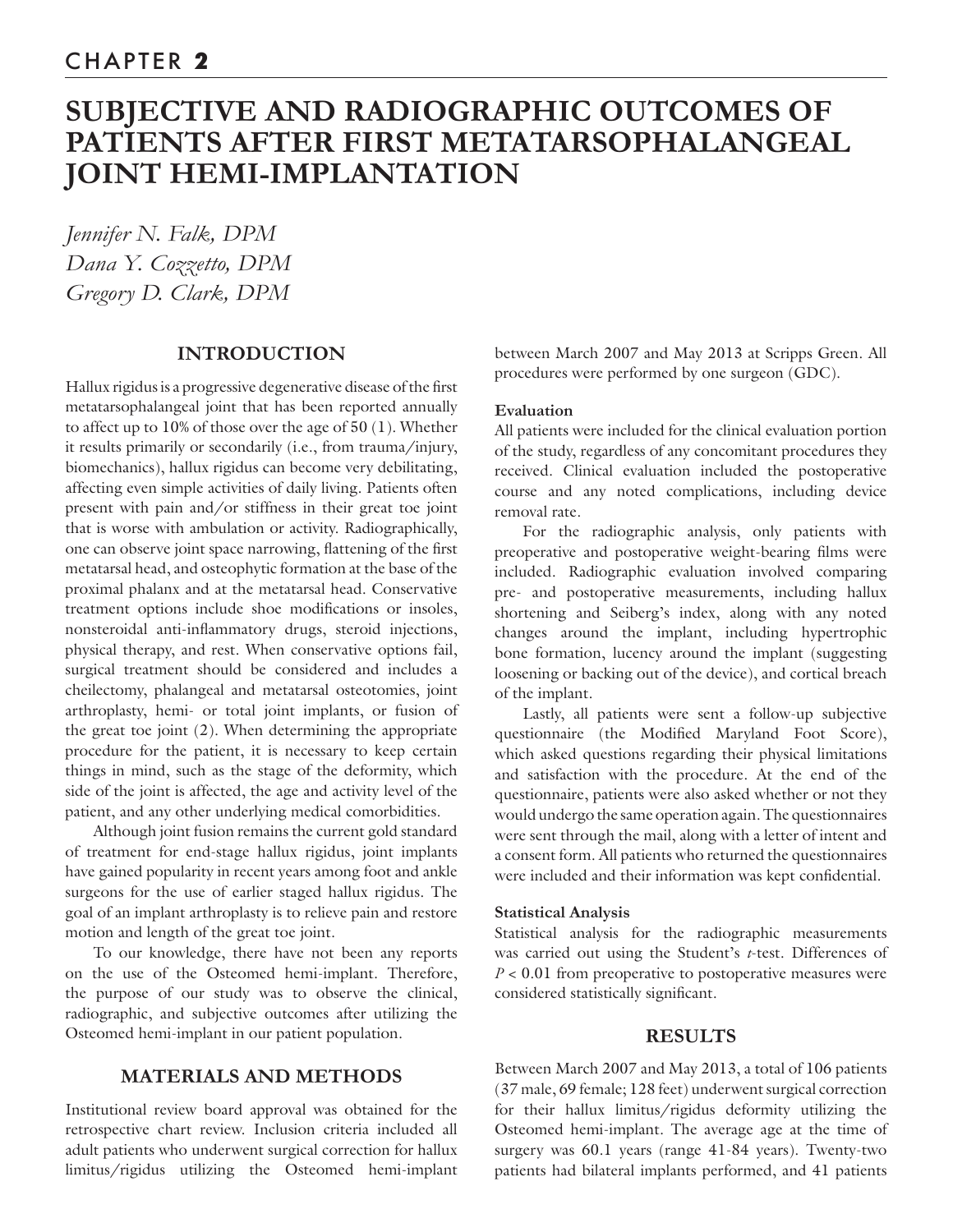had other concomitant procedures, including Watermann-Green osteotomies (13 patients), correction of digital contracture(s) (16 patients), and tailor's bunionectomies (3 patients).

### **Clinical Evaluation**

All 106 patients were included in the clinical evaluation. The average follow-up was 15 months from the time of surgery. The most common postoperative complication was transfer capsulitis and/or the progression of hammertoe contractures of the lesser digits (21 patients). Of these 21 patients, 5 patients went on to have surgical correction for their hammertoe deformities. Fourteen patients had superficial wounds and/or clinical signs of localized infection around the incision. All of these patients were treated prophylactically with a short course of oral antibiotics and no further complications were reported. Nine patients developed a fracture along one of the lesser metatarsals, with 7 of these being stress fractures along the second metatarsal. Of the 128 implants placed, only 2 were removed, secondary to the presence of continued pain at the first metatarsophalangeal joint. At the time of the implant explantation, one patient underwent a Keller arthroplasty with the use of GraftJacket and the other patient underwent a Mayo arthroplasty.

#### **Radiographic Evaluation**

Eighty-three patients met the criteria for radiographic analysis. Preoperative and postoperative radiographic results are detailed in Table 1. The average hallux length, measured by the length of the bisection of the proximal phalanx, was 29.4 mm, preoperatively. The average length of the hallux postoperatively was 27.4 mm, for an average hallux shortening distance of 2.0 mm, which was statistically significant. The average preoperative Seiberg's index value was 2.2°. Postoperatively, this value was 1.7° for a difference of  $0.5^{\circ}$ , which was also statistically significant.

Other radiographic changes noted postoperatively included lucency around the implant and/or gapping between the implant and the proximal phalanx base (12 patients), heterotopic bone regrowth at the great toe joint (10 patients), and asymmetric placement and/or cortical breach of the implant (2 patients).

#### **Patient Questionnaire**

Nineteen patients (18%) filled out and returned the patient subjective questionnaire (Modified Maryland Foot Score); however, 7 questionnaires were not filled out completely and were, therefore, not included in the calculation of the total Modified Maryland Foot Score (Mod-MFS). They were, however, included when calculating the subcategories of the Mod-MFS. If a patient gave multiple answers for one question, the questionnaire was included, but the lowest answer was recorded. The breakdown of the Mod-MFS is shown in Figure 1. Out of a possible 100 points, the patients averaged a total score of 81, postoperatively (range 40-100 points). Breaking the questionnaire down into its subcategories, the average pain score was 36.3 (of a possible 45 points), the average gait score was 19.8 (of 22 points), the average cosmesis score was 8.1 (of 10 points), the average activity score was 15.3 (of 18 points), and the average satisfaction score was 3.9 (of 5 points).

The satisfaction part of the questionnaire was answered by 18 patients. Thirteen of the 18 patients were "very satisfied" or "satisfied" with the procedure, 3 patients were "neither satisfied or dissatisfied" and 2 patients were "very dissatisfied." Seventeen patients answered whether or not they would undergo the procedure again. Ten of the seventeen patients stated that they would definitely undergo the procedure again, 5 patients said they would maybe undergo the procedure again, and 2 patients said they would definitely not undergo the procedure again. (Figure 1)



Figure 1. Breakdown of the Modified Maryland Foot Score patient subjective questionnaire.

#### **Table 1. Preoperative and postoperative measurements after the insertion of the Osteomed hemi-implant**

| XR measurement  | <b>Before</b>     | After             | Change           |        |  |
|-----------------|-------------------|-------------------|------------------|--------|--|
| Hallux length   | $29.4 \text{ mm}$ | $27.4 \text{ mm}$ | $2.0 \text{ mm}$ | < 0.01 |  |
| Seiberg's index | າາ                | $1.7^\circ$       | $0.5^\circ$      | 0.01 > |  |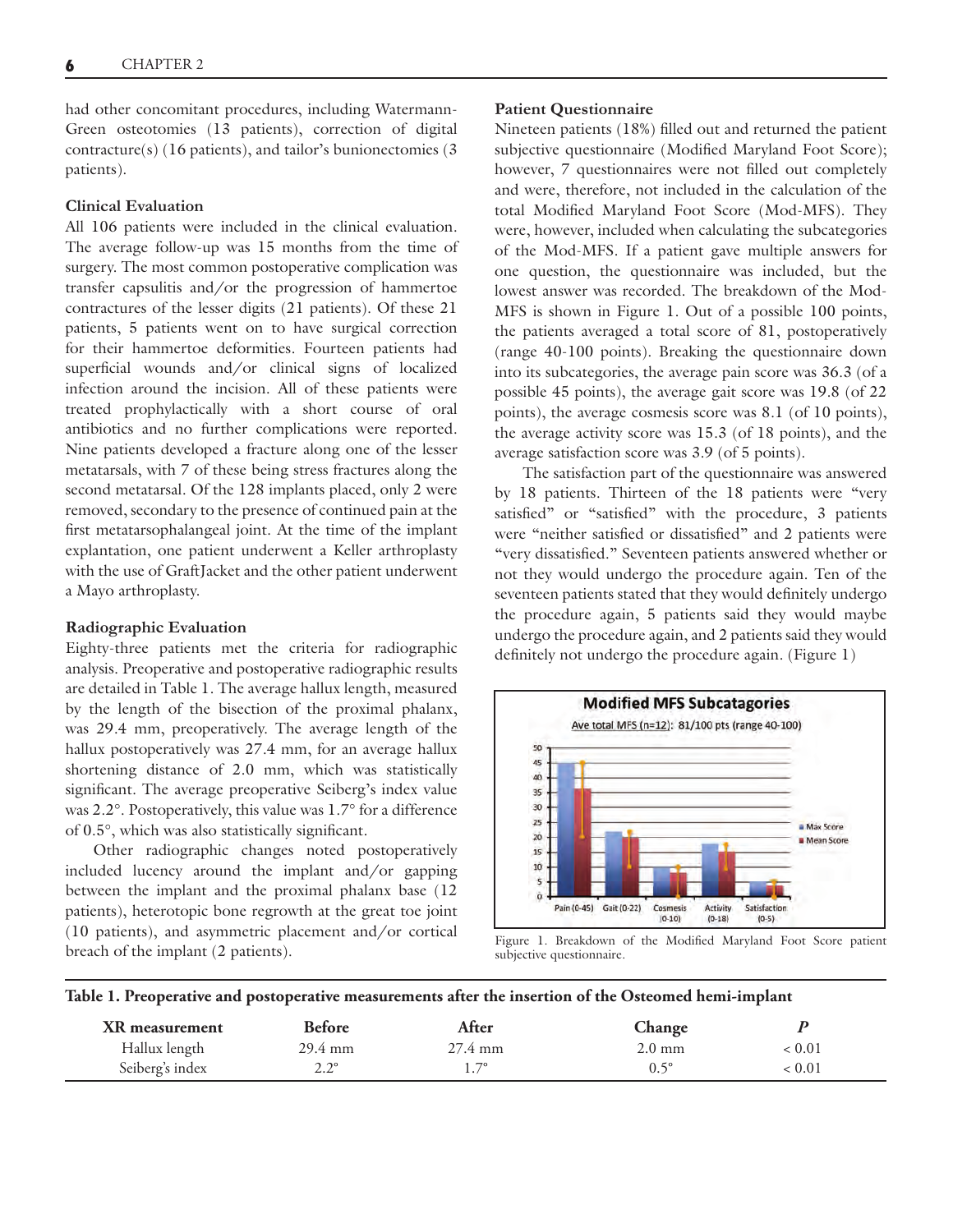## **DISCUSSION**

The use of an implant for hallux rigidus was first introduced in 1951 when Endler used a hemi-implant in the base of the proximal phalanx (3). Over the years, several different joint spacers have been developed, each trying to improve on the previous implants. Unfortunately, there is a lack of well-designed prospective studies or long-term outcomes after the insertion of many of these implants.

The most commonly reported complications after the insertion of the more recent metallic hemi-implants is metatarsalgia, subsidency and loosening of the implant, or recurrence of osteophytes around the joint. Konkel et al reported good patient outcomes after the insertion of two different hemi-implants. They reported a postoperative AOFAS score of 86 after the insertion of the Swanson titanium implant with an 85% patient satisfaction rating and a postoperative AOFAS score of 89 after the insertion of the Futura implant with 88% of their patients reporting a good to excellent result, postoperatively (4, 5).

Our study results are comparable to those reported on other similar metal hemi-implants in terms of clinical and radiographic outcomes. The most common complications in our study were transfer capsulitis, clinically, and lucency around the implant, radiographically. We only had to remove two implants. Our subjective scores were lower than those previous described on the other reported hemi-implants; although, we did use a different outcomes measure. Our mean postoperative Mod-MFS was 81 and our patient satisfaction rate was 72%. Unfortunately, we had very low patient participation with only 18% of our patients returning the questionnaire.

There are a few studies available comparing the different treatment options for end-stage hallux rigidus. In 2007, Raikin et al performed a retrospective study on 46 patients who underwent either a fusion or a hemi-arthroplasty (BioPro implant) for grade III or grade IV hallux rigidus. Although the mean follow-up time period for the hemiarthroplasty group was significantly longer than a fusion (79.4 months versus 30.0 months), the authors found that those who underwent a fusion had a greater mean postoperative AOFAS-HMI score, were more satisfied with their procedure, and had lower pain scores. Furthermore, there were 5 revisional procedures in the hemiarthroplasty group, 4 of which went onto a fusion; whereas, there were no failed fusions to date (6).

In 2012, Kim et al performed a retrospective study, in which they evaluated 158 patients who underwent surgical correction for end-stage hallux rigidus. In the end, they found no difference in average postoperative ACFAS or AOFAS scores between those who underwent a first metatarsophalangeal joint fusion, a Keller arthroplasty, or a

hemi-implant inserted in the proximal phalangeal base (7). Last year, Erdil et al compared a first metatarsophalangeal joint fusion, hemiarthroplasty, and a total joint implant for advanced hallux rigidus. They found no functional difference, postoperatively, between the 2 implant groups, but a significantly lower functional score was found in the fusion group, related to the loss of motion at the great toe joint. The pain scores significantly improved in all groups, but a significantly greater improvement was noted in the fusion group compared to both implant groups (8).

As one can see, there still exists controversy as to what is the best treatment option for patients with hallux limitus/ rigidus. Although, a fusion of the first metatarsophalangeal joint remains the gold standard for end-stage hallux rigidus, there does appear to be a place for the joint implant in patients who are not good candidates for a fusion or those who wish to keep motion of the joint.

The present study demonstrated fair short-term clinical, radiographic, and subjective outcomes after the insertion of the Osteomed hemi-implant for patients with hallux limitus/rigidus. The most common postoperative complication was transfer capsulitis of the lesser digits, revealing the presence of altered biomechanics after implant insertion. Lucency around the implant was also observed in a number of radiographs, though this had no correlation to removal of the implant. Further research is needed in order to better analyze the biomechanical effects of the first metatarsophalangeal joint implant. In addition, more longterm follow-up studies need to be performed in order to better evaluate the longevity of the implant. (Figure 2)

### **REFERENCES**

- 1. Godoy dos Santos AL, Duarte FA, Seito CAI, Ortiz RT, Sakaki MH, Fernandes TD. Hallux rigidus: prospective study of joint replacement with hemiarthroplasty. Acta Ortop Braa 2013;21:71-5.
- 2. Salonga CC, Novicki DC, Pressman MM, Malay DS. A retrospective cohort study of the BioPro hemiarthroplasty prosthesis. J Foot Ankle Surg 2010;49:331-9.
- 3. Bouchard JL, Phillips AJ. Implants: total versus hemi. Podiatry Institute Update 2001.
- 4. Konkel KF, Menger AG. Mid-term results of titanium hemi-great toe implants. Foot Ankle Int 2006;27:922-9.
- 5. Konkel KF, Menger AG, Retzlaff SA. Results of metallic hemi-great toe implant for grade III and early grade IV hallux rigidus. Foot Ankle Int 2009;30:653-60.
- 6. Raikin SM, Ahmad J, Pour AE, Abidi N. Comparison of arthrodesis and metallic hemiarthroplasty of the hallux metatarsophalangeal joint. J Bone Joint Surg Am 2007;89:1979-85.
- 7. Kim PJ, Hatch D, DiDomenico LA, Lee MS, Kaczander B, Count G, et al. Multicenter retrospective review of outcomes for arthrodesis, hemi-metallic joint implant, and resectional arthroplasty in the surgical treatment of end-stage hallux rigidus. J Foot Ankle Surg 2012;51:50-6.
- 8. Erdil M, Elmadag NM, Polat G, Tuncer N, Bilsel K, Ucan V, et al. Comparison of arthrodesis, resurfacing hemiarthroplasty, and total joint replacement in the treatment of advanced hallux rigidus. J Foot Ankle Surg 2013;52:588-93.